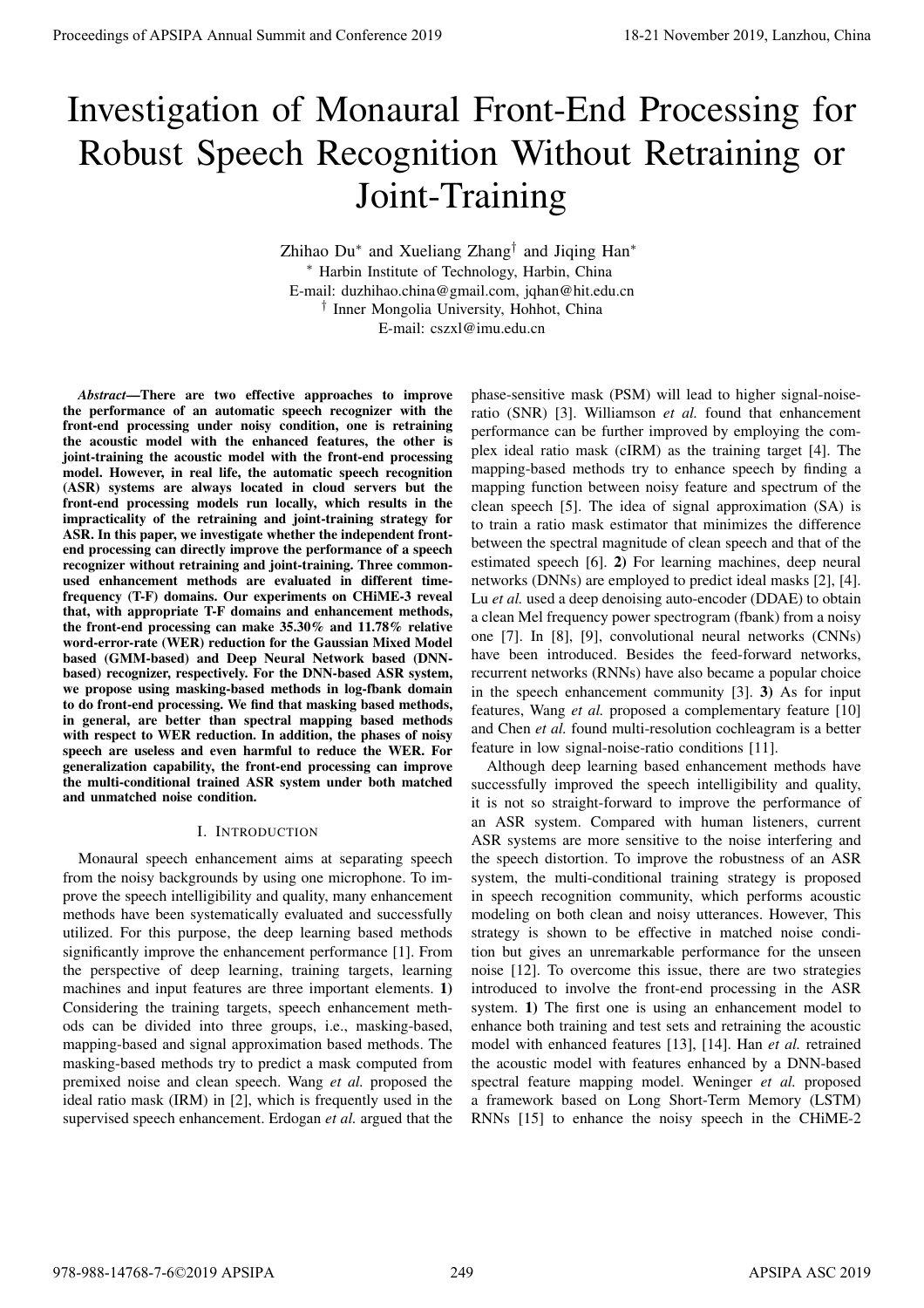and achieved 6.83% improvement by retraining the acoustic model [14]. 2) The second one is joint-training the front-end enhancement model with the back-end acoustic model [16], [17]. Wang developed a joint training framework and achieve 10.63% relative improvement on the CHiME-2 dataset (task-2), which is the best performance on this dataset [16]. Liu *et al.* proposed an adversarial joint training method and achieve 11.54% relative improvement on the test set of the CHiME-4 challenge [17].

All the above strategies require retraining or joint-training the acoustic model, which are time-consuming and impracticable in real life. Compared with speech enhancement, speech recognition needs handcrafted annotations which make the collection of training data hard and expensive. In real life, the ASR systems are always deployed in cloud servers but the front-end processing models run locally, which results in the impracticality of the retraining and joint-training strategy for ASR. A preferred choice is to train the front-end enhancement model and the back-end acoustic model independently. Therefore, we investigate whether the deep learning based enhancement methods can directly improve the performance of a multi-conditional trained recognizer without retraining or joint-training under the real noisy condition. In this paper, three common-used enhancement methods in different timefrequency (T-F) domains are investigated on the CHiME-3 challenge [18]. Proceeding of APSIPA Annual Summit and Conference 2019<br>
and Koos in the Conference 2019 in the Conference 2019 in the Conference 2019 in the Conference 2019 in the Conference 2019 in the Conference 2019 in the Conference

The contributions of this paper are as follows:

- 1) We systematically compare the enhancement methods in different T-F domains, and find that the independent front-end processing can make significant WER reduction for both the GMM-based and DNN-based ASR system. We also find the masking based frontend processing is, in general, more appropriate than the spectral mapping based for an ASR system with respect to WER reduction. And we suggest employing the masking-based method combined with log-fbank domain as the front-end processing for a DNN-based ASR system.
- 2) We evaluate the effect of noisy phases with respect to WER reduction, and find, with the noisy phases, the front-end processing does not improve the performance of the multi-conditional trained recognizer anymore.
- 3) We compare the multi-conditional training strategy and the front-end processing under unseen noise condition, and find the front-end processing has stronger generalization capability .

#### II. RELATED WORK

Without retraining and joint-training, the performance of ASR under the reverberant and simulated noise conditions have been investigated. Wang *et al.* evaluated a masking-based method on the simulated noisy dataset which is derived from Google Voice dataset. For the multi-conditional trained recognizer, Wang's methods gave unremarkable improvement [19]. Li *et al.* proposed an ideal binary mask based enhancement method to improve the noise robustness of a speech recognizer,

however, without retraining the acoustic model, Li's method even degraded the WER [20]. Xie *et al.* investigated the effectiveness of the front-end processing under the reverberant condition [21]. There still lacks of a work to systematically examine different enhancement methods and T-F domains for the multi-conditional trained recognizer under real noisy condition.

# III. SPEECH ENHANCEMENT METHODS

For enhancement methods, ratio masking, direct mapping and signal approximation are three popular choices. All these methods can be performed in different T-F domains, such as power spectrogram, log-fbank domain and etc. In this investigation, we wonder which combination of the enhancement methods and T-F domains is the most appropriate for the multiconditional trained recognizer. Therefore, we fix our learning machines and focus on the enhancement methods and T-F domains.

#### *A. Enhancement Methods*

*1) Ratio Masking:* The ratio masking-based methods try to learn a mapping function from the noisy features to the T-F masks of the clean speech. The training target of these methods is defined as:

$$
\min_{\Phi} \frac{1}{T} \frac{1}{F} \sum_{t=1}^{T} \sum_{f=1}^{F} (RM(t, f) - f_{\Phi}(t, f; \mathbf{y}_t))^2 \tag{1}
$$

where *T* indicates the total frames of the utterance and *F* represents the number of frequency bins.  $y_t$  is the input feature of the enhancement model  $f_{\Phi}(\cdot)$ , which is extracted from noisy speech at frame *t*. The enhancement model is parameterized by  $\Phi$ . *RM*(*t*, *f*) is the desired ratio mask at time *t* and frequency *f* which is defined as:

$$
RM(t,f) = \frac{S(t,f)}{Y(t,f)}
$$
\n(2)

where  $S(t, f)$  and  $Y(t, f)$  are the T-F representations of clean and noisy speech, respectively, at each T-F unit. Ratio masks can be defined in different T-F domains, when it comes to short-time Fourier Transform spectral magnitude (FFT domain), such ratio mask is also called *FFT-MASK* in [2] and *SMM* in [1], which is called fft masking in this paper. As the ratio masks are not well bounded, we clip them to [0*,* 1] for the training stability as the same manner in [2].

*2) Direct Mapping:* Mapping-based methods train the enhancement model  $f_{\Phi}$  to predict the T-F representation of the clean speech from the noisy feature directly. The optimization objective of direct mapping is defined as:

$$
\min_{\Phi} \frac{1}{T} \frac{1}{F} \sum_{t=1}^{T} \sum_{f=1}^{F} (S(t, f) - f_{\Phi}(t, f; \mathbf{y}_t))^2 \tag{3}
$$

Mapping based methods can be defined in any proper T-F domain, when it is trained to predict the log compressed spectral magnitude, this method is also called FFT-MAG [22] which is called log-fft mapping in this paper.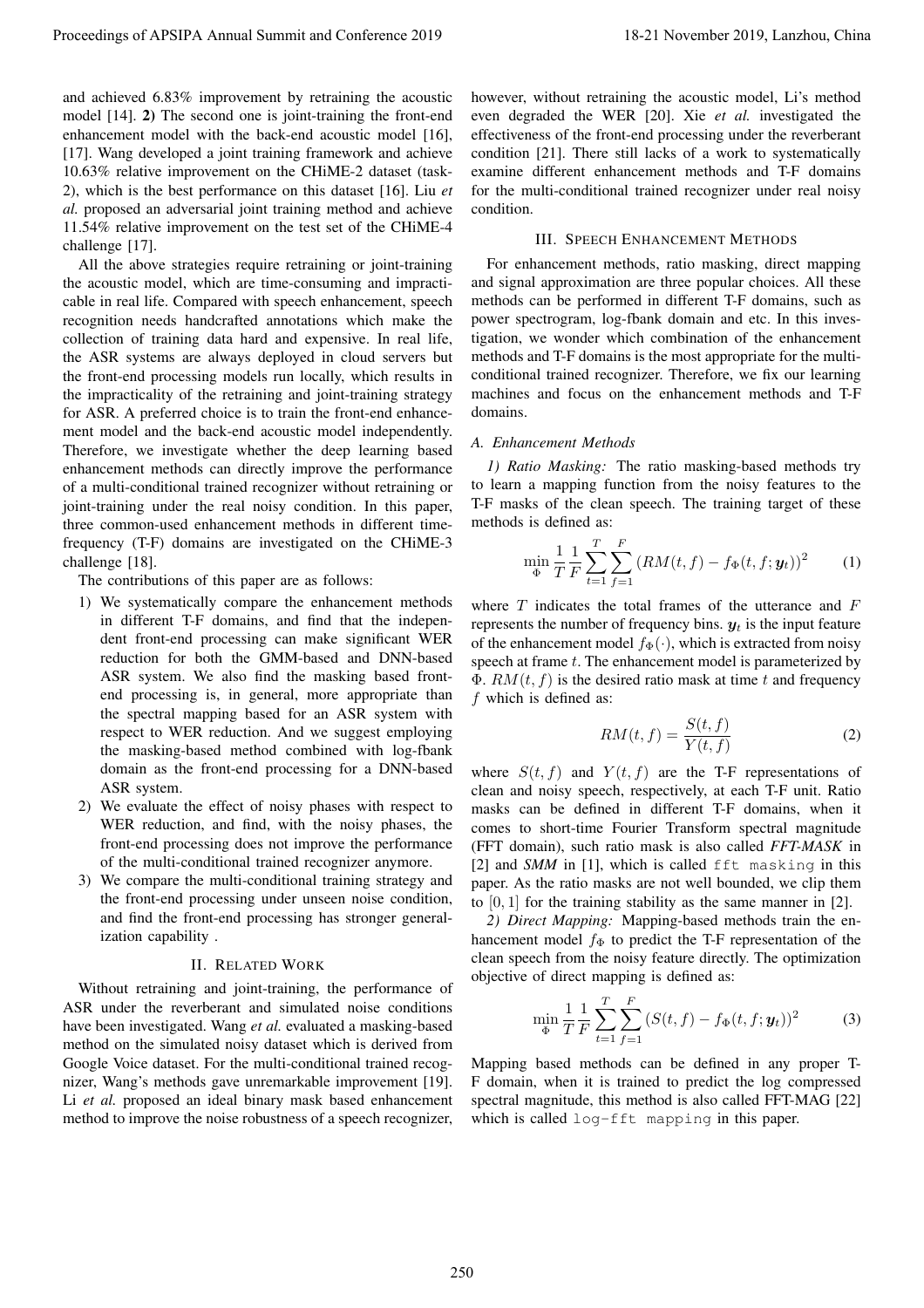

Fig. 1. The extraction pipeline of the investigated domains. The dashed and solid rectangles represent T-F domains and speech processing operations, respectively.

TABLE I THE INPUT FEATURES, OUTPUT DOMAINS AND ENHANCEMENT METHODS OF THE EVALUATED METHODS.

| <b>Evaluated Method</b>   |           |           | Input Feature Output Domain Enhancement Method |
|---------------------------|-----------|-----------|------------------------------------------------|
| log-fbank mapping         | log-fbank | log-fbank | mapping                                        |
| log-fbank SA              | log-fbank | log-fbank | SА                                             |
| log-fbank masking         | log-fbank | log-fbank | ratio masking                                  |
| $log$ -fft mapping $[22]$ | $log-FFT$ | $log-FFT$ | mapping                                        |
| log-fft SA                | $log-FFT$ | $log-FFT$ | SА                                             |
| log-fft masking           | $log-FFT$ | $log-FFT$ | ratio masking                                  |
| fft mapping               | $log-FFT$ | FFT       | mapping                                        |
| fft SA $[23]$             | $log-FFT$ | FFT       | SА                                             |
| fft masking [2]           | $log-FFT$ | FFT       | ratio masking                                  |

*3) Signal Approximation:* SA-based methods implicitly learn ratio mask from noisy features. Different from the masking-based methods which directly reduce the training loss between the desired mask and the predicted one, SA-based methods reduce the loss between the T-F representations of the target speech and the estimated one. SA-based optimization objective is defined as:

$$
\min_{\Phi} \frac{1}{T} \frac{1}{F} \sum_{t=1}^{T} \sum_{f=1}^{F} (S(t, f) - Y(t, f) \odot f_{\Phi}(t, f; \mathbf{y}_t))^2 \tag{4}
$$

where  $\odot$  is the element-wise multiplication. The output of  $f_{\Phi}(\mathbf{y}_n)$  is restricted to the range [0, 1] and bounded as the ratio mask. In [23], the FFT domain is employed to improve Source-to-Distortion-Ratio (SDR), which is called fft SA in this paper.

#### *B. T-F Domains*

The above enhancement methods can be performed on different T-F domains. In the speech recognition, the log-fbank is found to provide better results compared to mel-frequency cepstral coefficients (MFCC) and log FFT bins [24], so we investigate the enhancement performance on the log-fbank domain. As the log-fbank features can be directly extracted from the FFT domain, we also perform speech enhancement on the FFT domain and its logarithmic counterpart. The extraction pipeline of the investigated domains is demonstrated in Fig.1. The settings (including input features, output domains and enhancement methods) of the evaluated methods are shown in Table I.

#### IV. EXPERIMENTS

We perform our investigation on the CHiME-3 Challenge [18] which provides multi-channel data for distant-talking automatic speech recognition. There are 7138 clean utterances, 7138 simulated noisy utterances and 1600 real noisy utterances in the training set while there are 410 clean utterance, 1640 simulated noisy utterances and 1640 real noisy utterances in the development set. For the test set, there are 330 clean utterance, 1320 simulated noisy utterances and 1320 real noisy utterances. All the utterances are sampled to 16kHz. We also expand the training set by mixing the clean utterances and the noise records in training set at 0dB, 3dB and 6dB.

# *A. Speech Recognizer Training*

*1) Acoustic Model:* In the training phase of the acoustic model, we follow the recipe in CHiME-3 challenge to build our baseline. There are two differences between our training and the official training in [18]. First, we train the acoustic model with multi-conditional training strategy (MCT) [12], i.e., we train the GMM-based and DNN-based acoustic model with the clean utterances, the simulated noisy utterances in the fifth channel, the real noisy utterances in the fifth channel and the real close-talking utterances in channel zero while the official training is only performed on simulated and real noisy utterances in fifth channel. The intuition behind this MCT is that the front-end processing tries to reconstruct the clean features, only training the acoustic model with the noisy utterances is obviously unreasonable. Second, we train the acoustic model with log-fbank features instead of MFCC. The log-fbank feature has been widely used in robust speech recognition community [25] and is found to provide better results compared to MFCC and log FFT bins [24]. With the MCT strategy and log-fbank feature, our DNN-based ASR gets lower WER in both development and test dataset than the official GMM-based and DNN-based baseline (seen in table II, III, IV and V). The DNN-based acoustic model is a DNN with 7 hidden layers followed by a sigmoid activation function. After pre-training with the Restricted Boltzmann Machines, the model is fine-tuned by minimizing the crossentropy loss. We call the official trained acoustic model as Baseline (official) and our multi-conditional trained one as Baseline (MCT). Proceeding of APSIPA Annual Summit at China 261 November 2019<br>
Proceedings of APSIPA Annual Summit and China 261 November 2019, The European Conference 2019, Lanzhou, China 261 November 2019, Lanzhou, China 261 November 2

*2) Language Model:* As the same manners in [18], we employ the WSJ 5k trigram language model and the Kaldi WFST decoder for decoding in all the experiments. Once completing the training, the ASR will be fixed and fed with the enhanced features estimated by the various front-end processing methods.

## *B. Enhancement Model Training*

*1) Learning Machine:* For the front-end processing, we employ a 4-layer RNN with 512 bidirectional LSTM cells in each layer. In speech enhancement community, RNNs with LSTM cells have been widely employed to leverage the sequential information of speech signals and shown superior performance as compared with DNNs and CNNs [3], [21]. Considering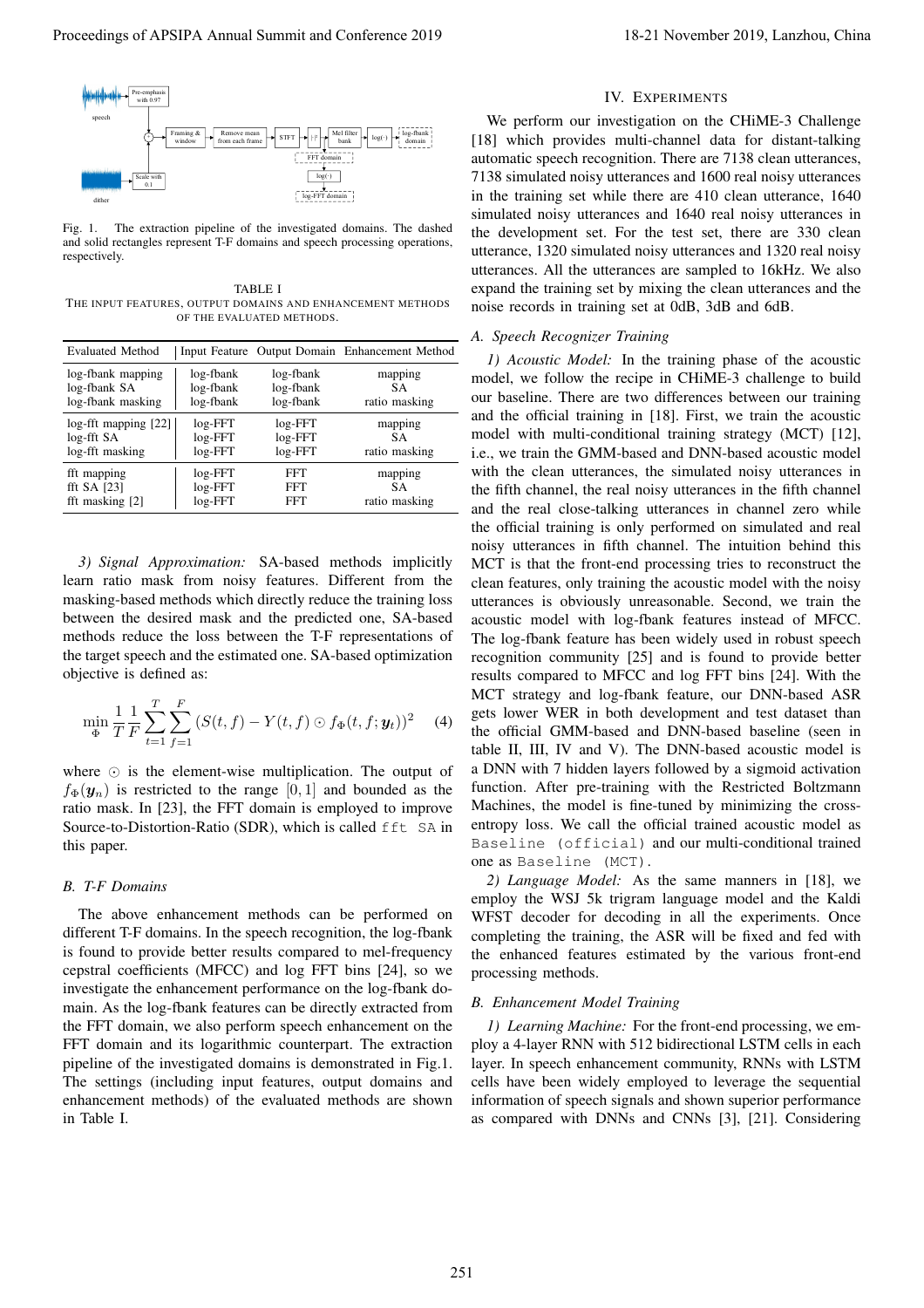$$
i^* = \arg \max_{i} C(X, \vec{Y}) = \arg \max_{i} \sum_{t=1}^{T} \frac{\sum_{f=1}^{F} X(t, f) \cdot \vec{Y}(t, f)}{\|X(t, \cdot)\|^2 \cdot \vec{Y}(t, \cdot)\|^2}
$$
  

$$
\sum_{\substack{i=1 \\ \text{odd}}}^{F} \frac{X(t, f) \cdot \vec{Y}(t, f)}{\sum_{i=1}^{F} \sum_{j=1}^{F} X(t, f, f)} \cdot \frac{\sum_{f=1}^{F} X(t, f) \cdot \vec{Y}(t, f)}{\sum_{i=1}^{F} X(t, f, f)}
$$

#### V. RESULTS AND DISCUSSIONS

TABLE II THE WERS (%) OF GMM-BASED ASR ON DEVELOPMENT SET

| Proceedings of APSIPA Annual Summit and Conference 2019                                                                                                                                                                                                                                                                                                                                                                                                                                                                                                                                                                                                                                                                                                                                                                                                                                                                                                                                                                                                                                               |                                                                                                                                                                                                                                                                                                                                                                                                                                                                                                                                                                                                                                                                                                                                                                                                                                                                                                                                                                                                                                                     |              | 18-21 November 2019, Lanzhou, China |                |                |                      |
|-------------------------------------------------------------------------------------------------------------------------------------------------------------------------------------------------------------------------------------------------------------------------------------------------------------------------------------------------------------------------------------------------------------------------------------------------------------------------------------------------------------------------------------------------------------------------------------------------------------------------------------------------------------------------------------------------------------------------------------------------------------------------------------------------------------------------------------------------------------------------------------------------------------------------------------------------------------------------------------------------------------------------------------------------------------------------------------------------------|-----------------------------------------------------------------------------------------------------------------------------------------------------------------------------------------------------------------------------------------------------------------------------------------------------------------------------------------------------------------------------------------------------------------------------------------------------------------------------------------------------------------------------------------------------------------------------------------------------------------------------------------------------------------------------------------------------------------------------------------------------------------------------------------------------------------------------------------------------------------------------------------------------------------------------------------------------------------------------------------------------------------------------------------------------|--------------|-------------------------------------|----------------|----------------|----------------------|
| the value range of the training targets, the last RNN layer is                                                                                                                                                                                                                                                                                                                                                                                                                                                                                                                                                                                                                                                                                                                                                                                                                                                                                                                                                                                                                                        | THE WERS (%) OF GMM-BASED ASR ON DEVELOPMENT SET                                                                                                                                                                                                                                                                                                                                                                                                                                                                                                                                                                                                                                                                                                                                                                                                                                                                                                                                                                                                    |              | TABLE II                            |                |                |                      |
| followed by a dense layer with softplus activations for the fft<br>mapping methods. And the sigmoid function is employed                                                                                                                                                                                                                                                                                                                                                                                                                                                                                                                                                                                                                                                                                                                                                                                                                                                                                                                                                                              | Methods                                                                                                                                                                                                                                                                                                                                                                                                                                                                                                                                                                                                                                                                                                                                                                                                                                                                                                                                                                                                                                             | dt_bth       | dt_close                            | dt_simu        | dt_real        | $dt$ <sub>_avg</sub> |
| for the masking-based and the SA-based methods. The linear<br>activation function is used for other enhancement algorithms.                                                                                                                                                                                                                                                                                                                                                                                                                                                                                                                                                                                                                                                                                                                                                                                                                                                                                                                                                                           | Baseline (official) [18]<br>Baseline (MCT)                                                                                                                                                                                                                                                                                                                                                                                                                                                                                                                                                                                                                                                                                                                                                                                                                                                                                                                                                                                                          | 5.63         | 7.52                                | 18.30<br>20.26 | 18.70<br>21.29 | 18.50<br>20.78       |
| 2) Training Target: In the training phase of the front-end                                                                                                                                                                                                                                                                                                                                                                                                                                                                                                                                                                                                                                                                                                                                                                                                                                                                                                                                                                                                                                            | log-fbank mapping                                                                                                                                                                                                                                                                                                                                                                                                                                                                                                                                                                                                                                                                                                                                                                                                                                                                                                                                                                                                                                   | 6.31         | 7.60                                | 16.87          | 16.48          | 16.68                |
| models, the input features extracted from the simulated. The<br>real noisy utterances are fed to the models and the correspond-                                                                                                                                                                                                                                                                                                                                                                                                                                                                                                                                                                                                                                                                                                                                                                                                                                                                                                                                                                       | log-fbank SA<br>log-fbank masking                                                                                                                                                                                                                                                                                                                                                                                                                                                                                                                                                                                                                                                                                                                                                                                                                                                                                                                                                                                                                   | 5.68<br>5.74 | 6.98<br>7.15                        | 14.99<br>15.15 | 15.28<br>15.54 | 15.14<br>15.35       |
| ing training targets are estimated. All the features are extracted                                                                                                                                                                                                                                                                                                                                                                                                                                                                                                                                                                                                                                                                                                                                                                                                                                                                                                                                                                                                                                    | log-fft mapping [22]                                                                                                                                                                                                                                                                                                                                                                                                                                                                                                                                                                                                                                                                                                                                                                                                                                                                                                                                                                                                                                | 6.31         | 8.25                                | 18.99          | 19.71          | 19.35                |
| with the window length of 20 ms and the shift length of 10 ms.                                                                                                                                                                                                                                                                                                                                                                                                                                                                                                                                                                                                                                                                                                                                                                                                                                                                                                                                                                                                                                        | +noisy phases<br>log-fft SA                                                                                                                                                                                                                                                                                                                                                                                                                                                                                                                                                                                                                                                                                                                                                                                                                                                                                                                                                                                                                         | 6.42<br>5.93 | 8.13<br>7.37                        | 18.00<br>17.40 | 19.76<br>17.87 | 18.88<br>17.64       |
| The hamming window is employed to achieve the periodicity<br>assumption for the Fourier transformation. For the simulated                                                                                                                                                                                                                                                                                                                                                                                                                                                                                                                                                                                                                                                                                                                                                                                                                                                                                                                                                                             | +noisy phases<br>log-fft masking                                                                                                                                                                                                                                                                                                                                                                                                                                                                                                                                                                                                                                                                                                                                                                                                                                                                                                                                                                                                                    | 5.94<br>5.78 | 7.30<br>7.44                        | 16.56<br>16.66 | 17.56<br>17.54 | 17.06<br>17.10       |
| noisy utterances, we can directly extract the clean targets                                                                                                                                                                                                                                                                                                                                                                                                                                                                                                                                                                                                                                                                                                                                                                                                                                                                                                                                                                                                                                           | +noisy phases                                                                                                                                                                                                                                                                                                                                                                                                                                                                                                                                                                                                                                                                                                                                                                                                                                                                                                                                                                                                                                       | 6.11         | 7.30                                | 16.27          | 16.92          | 16.60                |
| from their corresponding clean counterparts, however, for the                                                                                                                                                                                                                                                                                                                                                                                                                                                                                                                                                                                                                                                                                                                                                                                                                                                                                                                                                                                                                                         | fft mapping                                                                                                                                                                                                                                                                                                                                                                                                                                                                                                                                                                                                                                                                                                                                                                                                                                                                                                                                                                                                                                         | 6.03         | 7.60                                | 17.89          | 17.06          | 17.48                |
| real noisy utterances, the training targets are not so straight-                                                                                                                                                                                                                                                                                                                                                                                                                                                                                                                                                                                                                                                                                                                                                                                                                                                                                                                                                                                                                                      | +noisy phases<br>fft SA $[23]$                                                                                                                                                                                                                                                                                                                                                                                                                                                                                                                                                                                                                                                                                                                                                                                                                                                                                                                                                                                                                      | 6.36<br>6.12 | 7.54<br>7.36                        | 17.02<br>17.12 | 16.94<br>17.78 | 16.98<br>17.45       |
| forward due to the synchronisation issue of the close-talking                                                                                                                                                                                                                                                                                                                                                                                                                                                                                                                                                                                                                                                                                                                                                                                                                                                                                                                                                                                                                                         | +noisy phases<br>fft masking $[2]$                                                                                                                                                                                                                                                                                                                                                                                                                                                                                                                                                                                                                                                                                                                                                                                                                                                                                                                                                                                                                  | 6.31<br>5.56 | 7.39<br>7.09                        | 16.85<br>14.48 | 17.58<br>16.19 | 17.22<br>15.34       |
| and the distant-talking microphones. To get the training targets,<br>we align the close-talking and distant-talking utterances by                                                                                                                                                                                                                                                                                                                                                                                                                                                                                                                                                                                                                                                                                                                                                                                                                                                                                                                                                                     | +noisy phases                                                                                                                                                                                                                                                                                                                                                                                                                                                                                                                                                                                                                                                                                                                                                                                                                                                                                                                                                                                                                                       | 5.99         | 7.26                                | 14.51          | 16.39          | 15.45                |
| calculating the cross-correlation coefficients. This alignment                                                                                                                                                                                                                                                                                                                                                                                                                                                                                                                                                                                                                                                                                                                                                                                                                                                                                                                                                                                                                                        |                                                                                                                                                                                                                                                                                                                                                                                                                                                                                                                                                                                                                                                                                                                                                                                                                                                                                                                                                                                                                                                     |              | <b>TABLE III</b>                    |                |                |                      |
| processing can be performed by solving as following:                                                                                                                                                                                                                                                                                                                                                                                                                                                                                                                                                                                                                                                                                                                                                                                                                                                                                                                                                                                                                                                  | THE WERS (%) OF GMM-BASED ASR ON TEST SET                                                                                                                                                                                                                                                                                                                                                                                                                                                                                                                                                                                                                                                                                                                                                                                                                                                                                                                                                                                                           |              |                                     |                |                |                      |
| $i^* = \arg \max_i C(X, \vec{Y}) = \arg \max_i \sum_{t=1}^T \frac{\sum_{f=1}^F X(t, f) \cdot \vec{Y}(t, f)}{\ X(t, \cdot)\ ^2 \cdot \vec{Y}(t, \cdot)\ ^2}$                                                                                                                                                                                                                                                                                                                                                                                                                                                                                                                                                                                                                                                                                                                                                                                                                                                                                                                                           | Methods                                                                                                                                                                                                                                                                                                                                                                                                                                                                                                                                                                                                                                                                                                                                                                                                                                                                                                                                                                                                                                             | et_bth       | et_close                            | et_simu        | et_real        | et_avg               |
|                                                                                                                                                                                                                                                                                                                                                                                                                                                                                                                                                                                                                                                                                                                                                                                                                                                                                                                                                                                                                                                                                                       | Baseline (official) [18]<br>Baseline (MCT)                                                                                                                                                                                                                                                                                                                                                                                                                                                                                                                                                                                                                                                                                                                                                                                                                                                                                                                                                                                                          | 5.60         | 14.31                               | 21.50<br>25.00 | 33.40<br>38.39 | 27.45<br>31.70       |
|                                                                                                                                                                                                                                                                                                                                                                                                                                                                                                                                                                                                                                                                                                                                                                                                                                                                                                                                                                                                                                                                                                       | log-fbank mapping<br>log-fbank SA                                                                                                                                                                                                                                                                                                                                                                                                                                                                                                                                                                                                                                                                                                                                                                                                                                                                                                                                                                                                                   | 6.39<br>5.81 | 11.05<br>9.99                       | 18.40<br>16.88 | 28.56<br>25.87 | 23.48<br>21.38       |
| where $X$ is the feature of the close-talking utterance, and $Y$<br>represents the <i>i</i> -frame recurrent shifted feature of the distant-                                                                                                                                                                                                                                                                                                                                                                                                                                                                                                                                                                                                                                                                                                                                                                                                                                                                                                                                                          | log-fbank masking                                                                                                                                                                                                                                                                                                                                                                                                                                                                                                                                                                                                                                                                                                                                                                                                                                                                                                                                                                                                                                   | 5.85         | 10.04                               | 16.98          | 25.65          | 21.32                |
| talking utterance. We try all valuable $i$ to find the optimal $i^*$                                                                                                                                                                                                                                                                                                                                                                                                                                                                                                                                                                                                                                                                                                                                                                                                                                                                                                                                                                                                                                  | log-fft mapping [22]                                                                                                                                                                                                                                                                                                                                                                                                                                                                                                                                                                                                                                                                                                                                                                                                                                                                                                                                                                                                                                | 6.13         | 12.14                               | 22.22          | 30.26          | 26.24                |
|                                                                                                                                                                                                                                                                                                                                                                                                                                                                                                                                                                                                                                                                                                                                                                                                                                                                                                                                                                                                                                                                                                       | +noisy phases<br>log-fft SA                                                                                                                                                                                                                                                                                                                                                                                                                                                                                                                                                                                                                                                                                                                                                                                                                                                                                                                                                                                                                         | 6.52<br>6.01 | 12.20<br>11.07                      | 20.73<br>19.83 | 30.34<br>28.18 | 25.54<br>24.01       |
| which can maximize $C(X, Y)$ . For the CHiME-3 challenge,                                                                                                                                                                                                                                                                                                                                                                                                                                                                                                                                                                                                                                                                                                                                                                                                                                                                                                                                                                                                                                             | +noisy phases                                                                                                                                                                                                                                                                                                                                                                                                                                                                                                                                                                                                                                                                                                                                                                                                                                                                                                                                                                                                                                       | 5.85         | 11.04                               | 18.77          | 27.88          | 23.33                |
| the synchronisation between the close-talking microphone and<br>the distant-talking microphones is only approximate $\pm 20$ ms,                                                                                                                                                                                                                                                                                                                                                                                                                                                                                                                                                                                                                                                                                                                                                                                                                                                                                                                                                                      | log-fft masking<br>+noisy phases                                                                                                                                                                                                                                                                                                                                                                                                                                                                                                                                                                                                                                                                                                                                                                                                                                                                                                                                                                                                                    | 5.85<br>5.66 | 11.56<br>11.45                      | 19.54<br>18.69 | 27.94<br>27.85 | 23.74<br>23.27       |
| so the set of $[-2, -1, 0, 1, 2]$ is enough for <i>i</i> . After the                                                                                                                                                                                                                                                                                                                                                                                                                                                                                                                                                                                                                                                                                                                                                                                                                                                                                                                                                                                                                                  | fft mapping                                                                                                                                                                                                                                                                                                                                                                                                                                                                                                                                                                                                                                                                                                                                                                                                                                                                                                                                                                                                                                         | 5.96         | 11.77                               | 21.21          | 28.64          | 24.93                |
| alignment, we use the close-talking utterances and the $i^*$ frame                                                                                                                                                                                                                                                                                                                                                                                                                                                                                                                                                                                                                                                                                                                                                                                                                                                                                                                                                                                                                                    | +noisy phases                                                                                                                                                                                                                                                                                                                                                                                                                                                                                                                                                                                                                                                                                                                                                                                                                                                                                                                                                                                                                                       | 6.26         | 11.94                               | 20.45          | 28.12          | 24.29                |
| shifted distant-talking utterances to obtain the training targets                                                                                                                                                                                                                                                                                                                                                                                                                                                                                                                                                                                                                                                                                                                                                                                                                                                                                                                                                                                                                                     | fft SA $[23]$<br>+noisy phases                                                                                                                                                                                                                                                                                                                                                                                                                                                                                                                                                                                                                                                                                                                                                                                                                                                                                                                                                                                                                      | 5.90<br>5.98 | 11.58<br>11.69                      | 20.62<br>19.74 | 29.73<br>29.39 | 25.18<br>24.57       |
| for the real noisy utterances.                                                                                                                                                                                                                                                                                                                                                                                                                                                                                                                                                                                                                                                                                                                                                                                                                                                                                                                                                                                                                                                                        | fft masking [2]                                                                                                                                                                                                                                                                                                                                                                                                                                                                                                                                                                                                                                                                                                                                                                                                                                                                                                                                                                                                                                     | 5.73         | 10.22                               | 16.16          | 24.84          | 20.50                |
| 3) Evaluation Method: In evaluating phase, the WER is                                                                                                                                                                                                                                                                                                                                                                                                                                                                                                                                                                                                                                                                                                                                                                                                                                                                                                                                                                                                                                                 | +noisy phases                                                                                                                                                                                                                                                                                                                                                                                                                                                                                                                                                                                                                                                                                                                                                                                                                                                                                                                                                                                                                                       | 5.77         | 14.38                               | 17.06          | 27.67          | 22.37                |
| calculated for the simulated and real noisy utterances in devel-<br>opment and test set. Note that the utterances in development<br>set do not appear in the training phase. Different methods<br>are evaluated on the log-fbank domain, log-FFT domain,<br>and FFT domain, respectively. The front-end processing is<br>also performed on the clean and close-talking utterances to<br>find whether it will lead to a degradation on the relatively<br>clean utterances. To evaluate the affect of noisy phases, the<br>ASR is also fed with the synthesized waveforms which are<br>reconstructed from the noisy phases and the estimated spectral<br>magnitudes via the inverse STFT.<br>V. RESULTS AND DISCUSSIONS<br>Table II and IV show the WERs of GMM-based and DNN-<br>based ASR on the development set. And the results on the<br>test set are given in Table III and V. The columns with<br>$dt_{+}$ and $et_{+}$ show the results of development and test<br>set, respectively. The WERs of utterances recorded in booth<br>and real noisy environments are given in columns $\star$ _bth | and $\star$ _real. The columns $\star$ _close represent the results<br>of close-talking utterances in channel zero and the WERs of<br>simulated noisy speech in fifth channel are shown in columns<br>*_simu. The rows marked by +noisy phases indicate<br>that we reconstruct waveforms in time domain and extract the<br>ASR features on the waveforms. We investigate this because<br>the ASR systems are always located in cloud servers and need<br>waveforms as input for many real-life scenarios. The average<br>performances of simulated and real noisy utterances are given<br>in the $\star$ _avg columns.<br>For the GMM-based ASR (seen in Table II and III), the<br>masking-based method in the FFT domain achieves the best<br>performance, 35.30% relative improvement from 31.70% to<br>20.50%, on the noisy (including both simulated and real<br>noisy utterances) test set. SA in the log-fbank domain gets<br>the lowest WER on the noisy development set. It seems<br>that the mapping-based method is not a good choice for |              |                                     |                |                |                      |
| 252                                                                                                                                                                                                                                                                                                                                                                                                                                                                                                                                                                                                                                                                                                                                                                                                                                                                                                                                                                                                                                                                                                   |                                                                                                                                                                                                                                                                                                                                                                                                                                                                                                                                                                                                                                                                                                                                                                                                                                                                                                                                                                                                                                                     |              |                                     |                |                |                      |

TABLE III THE WERS (%) OF GMM-BASED ASR ON TEST SET

| Methods                                    | et bth | et close | et simu        | et real        | et_avg         |
|--------------------------------------------|--------|----------|----------------|----------------|----------------|
| Baseline (official) [18]<br>Baseline (MCT) | 5.60   | 14.31    | 21.50<br>25.00 | 33.40<br>38.39 | 27.45<br>31.70 |
| log-fbank mapping                          | 6.39   | 11.05    | 18.40          | 28.56          | 23.48          |
| log-fbank SA                               | 5.81   | 9.99     | 16.88          | 25.87          | 21.38          |
| log-fbank masking                          | 5.85   | 10.04    | 16.98          | 25.65          | 21.32          |
| $log$ -fft mapping $[22]$                  | 6.13   | 12.14    | 22.22          | 30.26          | 26.24          |
| +noisy phases                              | 6.52   | 12.20    | 20.73          | 30.34          | 25.54          |
| log-fft SA                                 | 6.01   | 11.07    | 19.83          | 28.18          | 24.01          |
| +noisy phases                              | 5.85   | 11.04    | 18.77          | 27.88          | 23.33          |
| log-fft masking                            | 5.85   | 11.56    | 19.54          | 27.94          | 23.74          |
| +noisy phases                              | 5.66   | 11.45    | 18.69          | 27.85          | 23.27          |
| fft mapping                                | 5.96   | 11.77    | 21.21          | 28.64          | 24.93          |
| +noisy phases                              | 6.26   | 11.94    | 20.45          | 28.12          | 24.29          |
| fft SA $[23]$                              | 5.90   | 11.58    | 20.62          | 29.73          | 25.18          |
| +noisy phases                              | 5.98   | 11.69    | 19.74          | 29.39          | 24.57          |
| fft masking [2]                            | 5.73   | 10.22    | 16.16          | 24.84          | 20.50          |
| +noisy phases                              | 5.77   | 14.38    | 17.06          | 27.67          | 22.37          |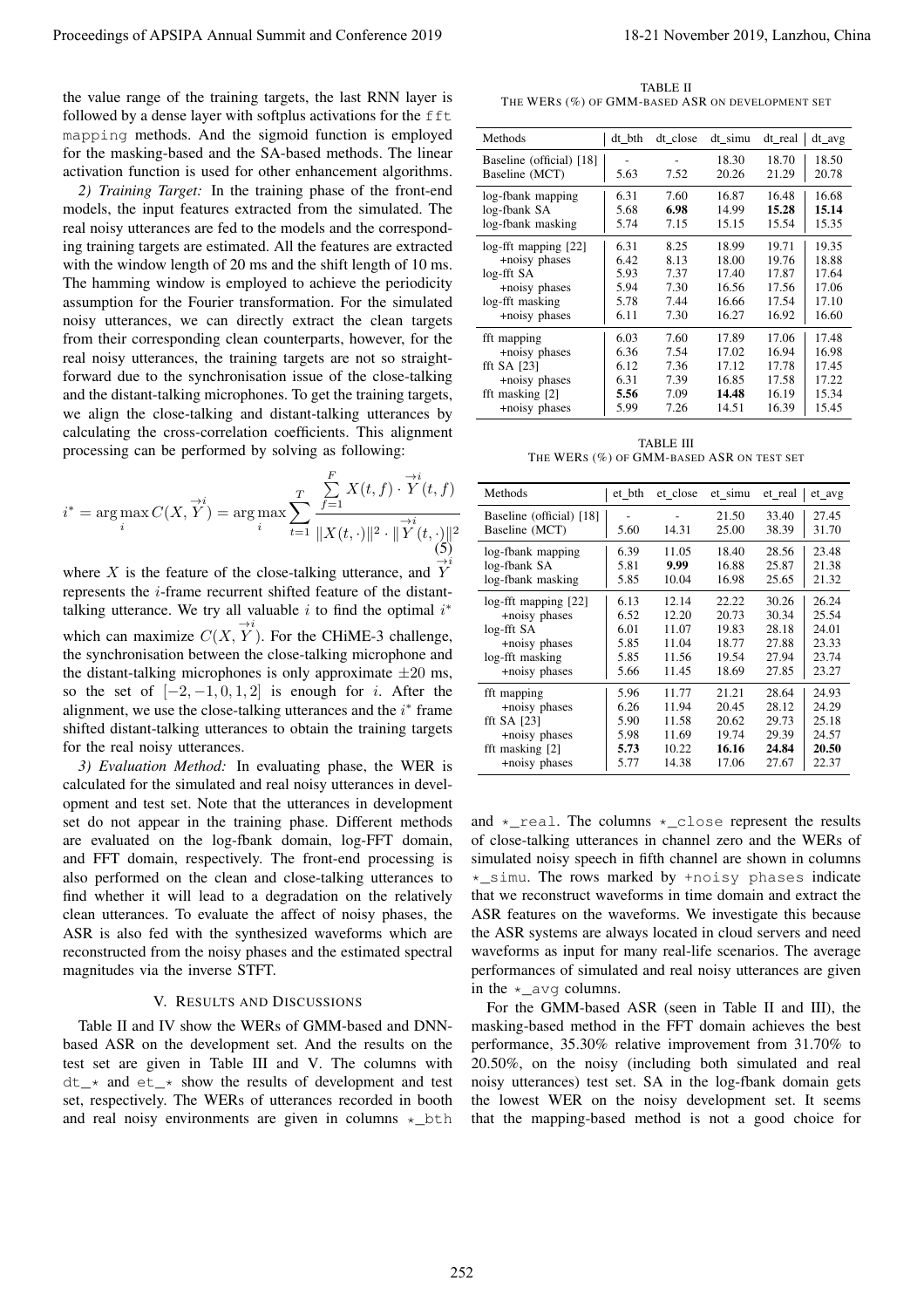TABLE IV THE WERS (%) OF DNN-BASED ASR ON DEVELOPMENT SET

| THE WERS (%) OF DNN-BASED ASR ON DEVELOPMENT SET                                                                       |              |                 |                |                |                |
|------------------------------------------------------------------------------------------------------------------------|--------------|-----------------|----------------|----------------|----------------|
| Methods                                                                                                                | dt_bth       | dt_close        | dt_simu        | dt_real        | dt_avg         |
| Baseline (official) [18]<br>Baseline (MCT)                                                                             | 3.42         | 4.92            | 14.30<br>12.68 | 16.13<br>14.19 | 15.22<br>13.44 |
| log-fbank mapping                                                                                                      | 4.04         | 5.18            | 13.64          | 14.40          | 14.02          |
| log-fbank SA<br>log-fbank masking                                                                                      | 3.36<br>3.36 | 4.77<br>4.73    | 12.30<br>12.08 | 12.95<br>12.70 | 12.63<br>12.39 |
| log-fft mapping [22]                                                                                                   | 3.92         | 5.94            | 16.57          | 16.14          | 16.36          |
| +noisy phases                                                                                                          | 3.98         | 5.93            | 16.49          | 16.09          | 16.29          |
| log-fft SA<br>+noisy phases                                                                                            | 3.47<br>3.89 | 5.04<br>5.08    | 14.84<br>14.66 | 14.72<br>14.34 | 14.78<br>14.50 |
| log-fft masking                                                                                                        | 3.50         | 5.13            | 14.59          | 14.17          | 14.38          |
| +noisy phases                                                                                                          | 3.69         | 5.18            | 14.49          | 13.97          | 14.23          |
| fft mapping<br>+noisy phases                                                                                           | 3.82<br>4.13 | 5.28<br>5.38    | 15.09<br>14.96 | 14.60<br>14.16 | 14.85<br>14.56 |
| fft SA $[23]$                                                                                                          | 3.70         | 5.09            | 14.51          | 14.39          | 14.45          |
| +noisy phases                                                                                                          | 3.82         | 5.08            | 14.50          | 14.22          | 14.36          |
| fft masking [2]<br>+noisy phases                                                                                       | 3.38<br>3.57 | 4.93<br>5.02    | 12.09<br>13.08 | 13.42<br>14.49 | 12.76<br>13.79 |
| THE WERS (%) OF DNN-BASED ASR ON TEST SET<br>Methods                                                                   |              | et_bth et_close | et_simu        | et_real        | et_avg         |
| Baseline (official) [18]<br>Baseline (MCT)                                                                             | 4.03         | 8.11            | 21.51<br>15.14 | 33.43<br>25.44 | 27.47<br>20.29 |
| log-fbank mapping                                                                                                      | 4.58         | 8.36            | 15.10          | 26.34          | 20.72          |
| log-fbank SA                                                                                                           | 4.09         | 7.13            | 13.78          | 22.73          | 18.26          |
| log-fbank masking                                                                                                      | 3.92         | 7.12            | 13.44          | 22.26          | 17.85          |
| $log$ -fft mapping $[22]$                                                                                              | 4.52         | 9.74            | 19.38          | 25.87          | 22.63          |
| +noisy phases<br>log-fft SA                                                                                            | 4.76<br>4.11 | 10.07<br>8.03   | 19.35<br>17.25 | 25.90<br>24.78 | 22.63<br>21.02 |
| +noisy phases                                                                                                          | 4.20         | 8.17            | 16.81          | 24.20          | 20.51          |
| log-fft masking                                                                                                        | 4.09         | 8.73            | 17.26          | 24.89          | 21.08          |
| +noisy phases                                                                                                          | 4.30         | 8.93            | 17.08          | 24.70          | 20.89          |
| fft mapping<br>+noisy phases                                                                                           | 4.31<br>4.50 | 9.23<br>9.47    | 18.44<br>18.43 | 25.68<br>25.49 | 22.06<br>21.96 |
| fft SA $[23]$<br>+noisy phases                                                                                         | 4.15<br>4.48 | 8.75<br>8.97    | 17.53<br>17.34 | 26.59<br>26.09 | 22.06<br>21.27 |
| fft masking [2]                                                                                                        | 4.15         | 7.46            | 13.65          | 22.26          | 17.96          |
| +noisy phases                                                                                                          | 4.09         | 8.51            | 15.73          | 26.32          | 21.03          |
|                                                                                                                        |              |                 |                |                |                |
| the automatic speech recognition purpose. When noisy phase                                                             |              |                 |                |                |                |
| is involved, the masking-based method in the FFT domain<br>degrades significantly on test set. Although the methods in |              |                 |                |                |                |
| the log-FFT domain are affected slightly by noisy phase, its                                                           |              |                 |                |                |                |
| performances are much worse than the methods in the FFT                                                                |              |                 |                |                |                |
| domain.                                                                                                                |              |                 |                |                |                |
| For the DNN-based ASR (seen in Table IV and V), the                                                                    |              |                 |                |                |                |
| masking-based method in the log-fbank domain is a good                                                                 |              |                 |                |                |                |
| choice and achieves 7.78% and 11.78% relative improve-                                                                 |              |                 |                |                |                |
| ment on the noisy development and test set respectively.                                                               |              |                 |                |                |                |
| The masking-based method in the FFT domain gets lower                                                                  |              |                 |                |                |                |
| WER than all methods in the log-FFT domain, but it is                                                                  |              |                 |                |                |                |
| significantly degraded by noisy phase. The mapping-based                                                               |              |                 |                |                |                |
| front-end processing and the methods in the log-FFT domain<br>do not improve the performance of ASR anymore.           |              |                 |                |                |                |
| From the results of the GMM-based and DNN-based ASR,                                                                   |              |                 |                |                |                |
| we find that the masking-based methods, in general, are more                                                           |              |                 |                |                |                |
|                                                                                                                        |              |                 |                |                |                |
|                                                                                                                        |              |                 |                |                |                |
|                                                                                                                        |              |                 |                |                |                |
|                                                                                                                        |              |                 |                |                |                |
|                                                                                                                        |              |                 |                |                |                |
|                                                                                                                        |              |                 |                |                |                |
|                                                                                                                        |              |                 |                |                |                |
|                                                                                                                        |              |                 |                |                |                |

TABLE V THE WERS (%) OF DNN-BASED ASR ON TEST SET

| Methods                                    | et_bth | et close | et simu        | $et_{real}$    | et_avg         |
|--------------------------------------------|--------|----------|----------------|----------------|----------------|
| Baseline (official) [18]<br>Baseline (MCT) | 4.03   | 8.11     | 21.51<br>15.14 | 33.43<br>25.44 | 27.47<br>20.29 |
| log-fbank mapping                          | 4.58   | 8.36     | 15.10          | 26.34          | 20.72          |
| log-fbank SA                               | 4.09   | 7.13     | 13.78          | 22.73          | 18.26          |
| log-fbank masking                          | 3.92   | 7.12     | 13.44          | 22.26          | 17.85          |
| $log$ -fft mapping $[22]$                  | 4.52   | 9.74     | 19.38          | 25.87          | 22.63          |
| +noisy phases                              | 4.76   | 10.07    | 19.35          | 25.90          | 22.63          |
| log-fft SA                                 | 4.11   | 8.03     | 17.25          | 24.78          | 21.02          |
| +noisy phases                              | 4.20   | 8.17     | 16.81          | 24.20          | 20.51          |
| log-fft masking                            | 4.09   | 8.73     | 17.26          | 24.89          | 21.08          |
| +noisy phases                              | 4.30   | 8.93     | 17.08          | 24.70          | 20.89          |
| fft mapping                                | 4.31   | 9.23     | 18.44          | 25.68          | 22.06          |
| +noisy phases                              | 4.50   | 9.47     | 18.43          | 25.49          | 21.96          |
| fft SA $[23]$                              | 4.15   | 8.75     | 17.53          | 26.59          | 22.06          |
| +noisy phases                              | 4.48   | 8.97     | 17.34          | 26.09          | 21.27          |
| fft masking [2]                            | 4.15   | 7.46     | 13.65          | 22.26          | 17.96          |
| +noisy phases                              | 4.09   | 8.51     | 15.73          | 26.32          | 21.03          |



Fig. 2. The WERs (%) of the masking-based methods under the unmatched noise condition with DNN-based ASR.

# VI. CONCLUSIONS